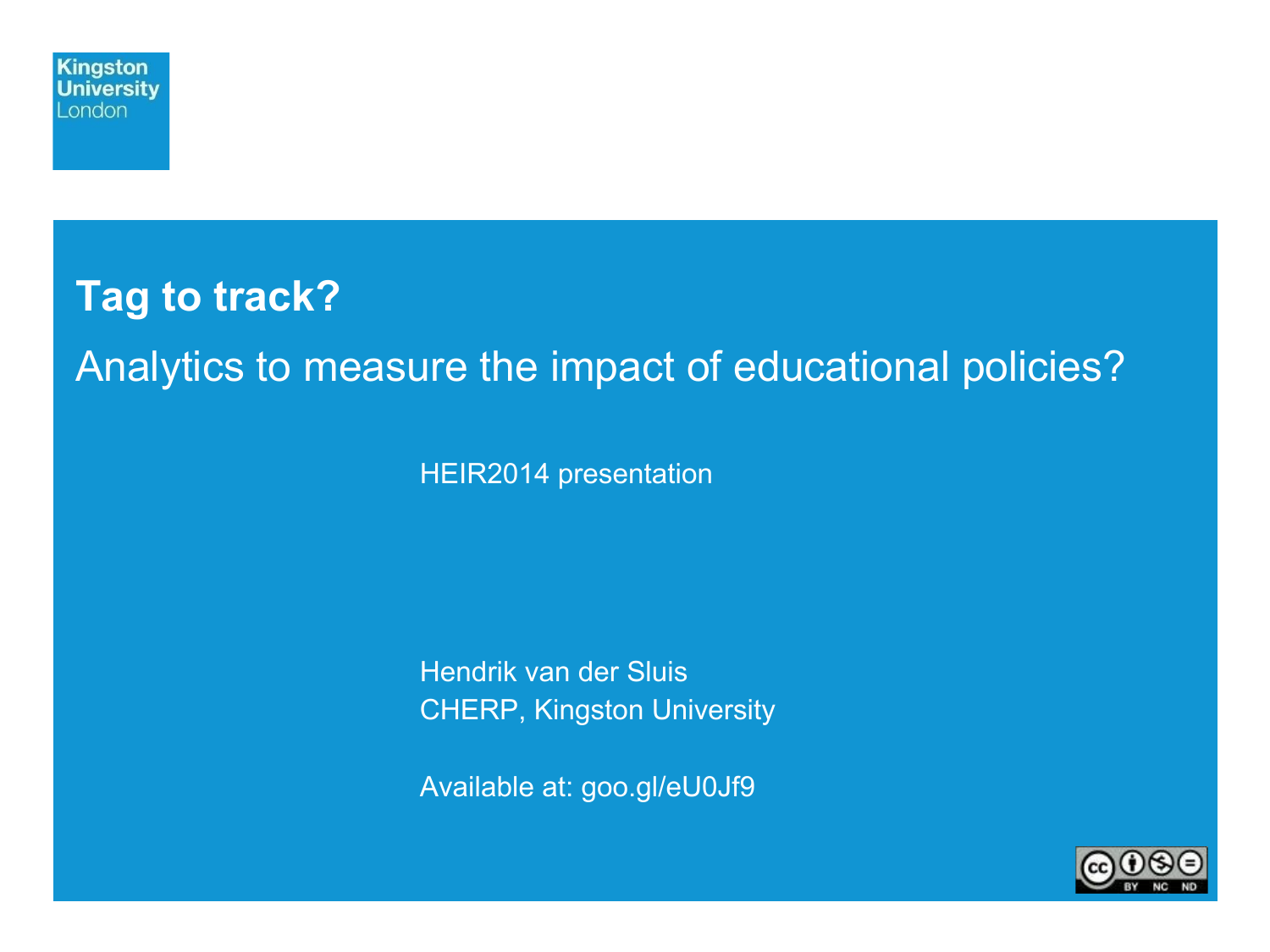

## **IR, analytics and the VLE**

#### **Institutional Research**

"an essential ingredient of sound college or university governance. lt should occur throughout the institution wherever any sort of planning occurs, any type of policy issue is considered and any decision about some aspect of the institution is proposed" (Saupe, 1990: 3)

#### **Analytics**

"Analytics is an overarching concept described as data-driven decision making" (van Barneveld, Arnold & Campbell, 2012: 6)

#### **Academic analytics**

"Analytics marries large data sets, statistical techniques, and predictive modeling. It could be thought of as the practice of mining institutional data to produce 'actionable intelligence'" (Campbell, DeBlois and Oblinger, 2007: 42)

### **Google analytics**

"Google Analytics is a service offered by Google that generates detailed statistics about a website's traffic and traffic sources and measures conversions and sales" (wikipedia.org/wiki/Google\_Analytics)

#### **Virtual Learning Environment**

"Mix of hardware and software that is used to create online learning opportunities outwith the classroom situation" (Mason & Rennie, 2006: 124)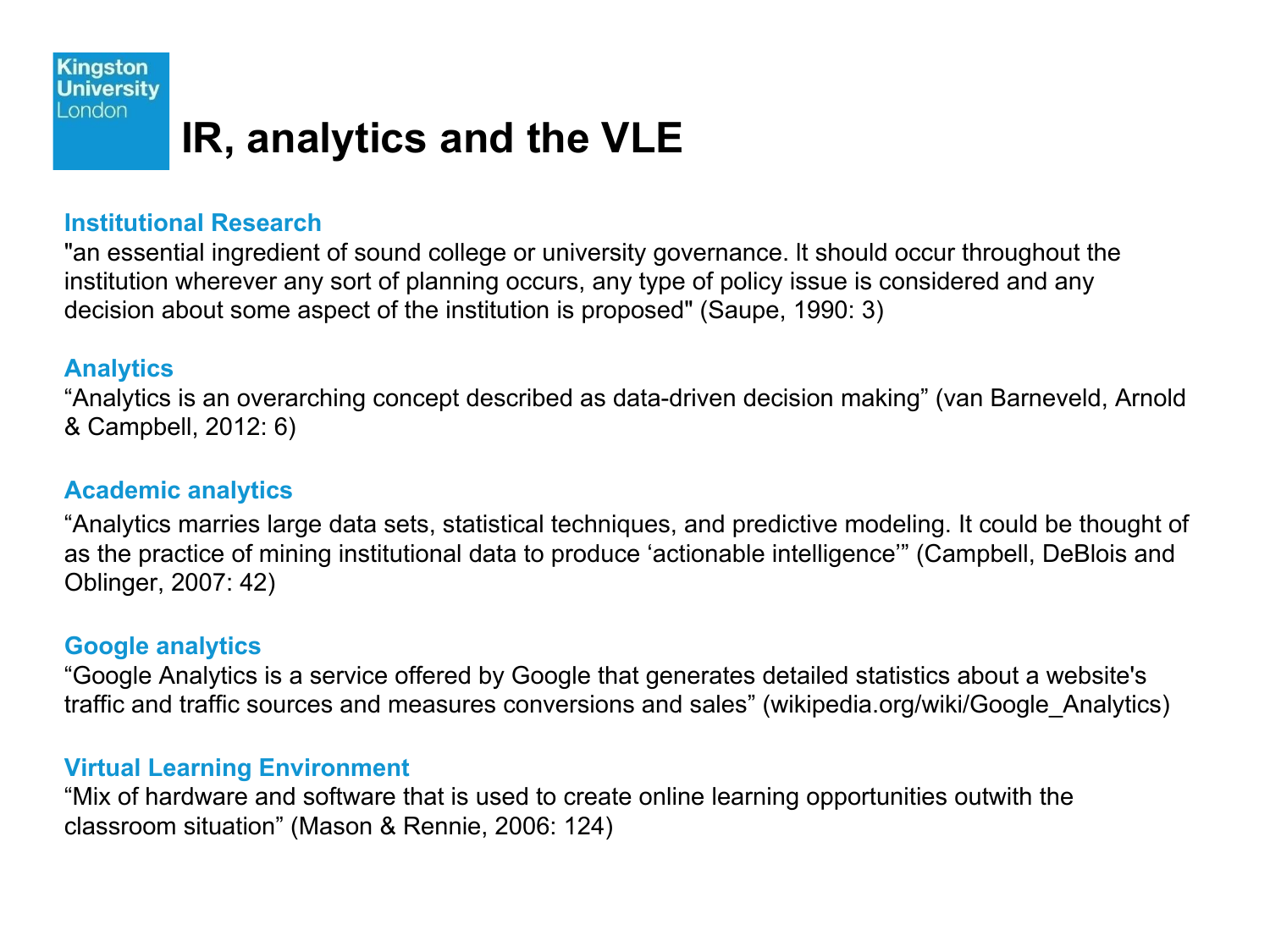#### **Kingston** Universitv London

## **Educational policies: RAF and e-SMF**

### **Revised Academic Framework (RAF)**

To enhance "student satisfaction, achievement and graduate outcome" (KUL RAF, 2012b: npn)

The aim of the RAF is to (KUL RAF, 2012b: npn):

- "greater course coherence and cohort identity",
- develop "academic and employability skills",
- "more individual support and monitoring",
- reduce the number of summative and formative assessment and instead focus on "progressive learning",
- "less module administration and quality assurance",
- "simplified course structure" (30 credits instead of 15 credit modules).

### **e-Submission, Feedback and Marking (e-SMF)**

"prioritise work to roll out online submission and online feedback across the institution for all appropriate forms of coursework" (KUL UEC47, 2013a: npn)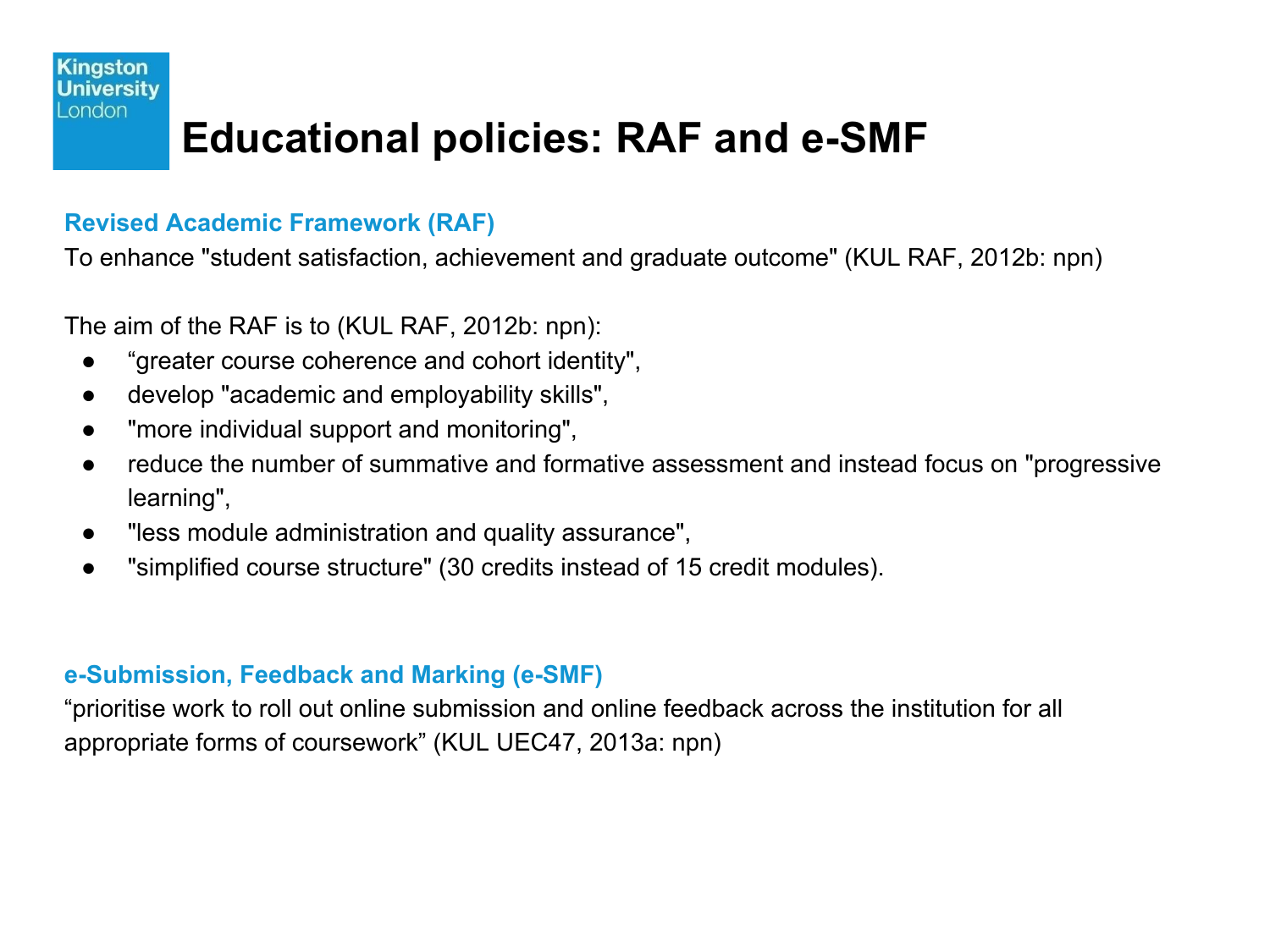

### **VLE functionality**

- **Content distribution**, dissemination of mainly course related content, including files and texts items, and multimedia, such as audio, images and video,
- **Content creation**, creation of content by students, e.g. blogs, journals, wiki's and video conferencing (Blackboard collaborate),
- **Communication** and dissemination of information, such as e-mail, announcement and discussion board,
- **Assessment and Assignment**, including Turnitin, for objective test and the dissemination, esubmission and online marking of text based assignment.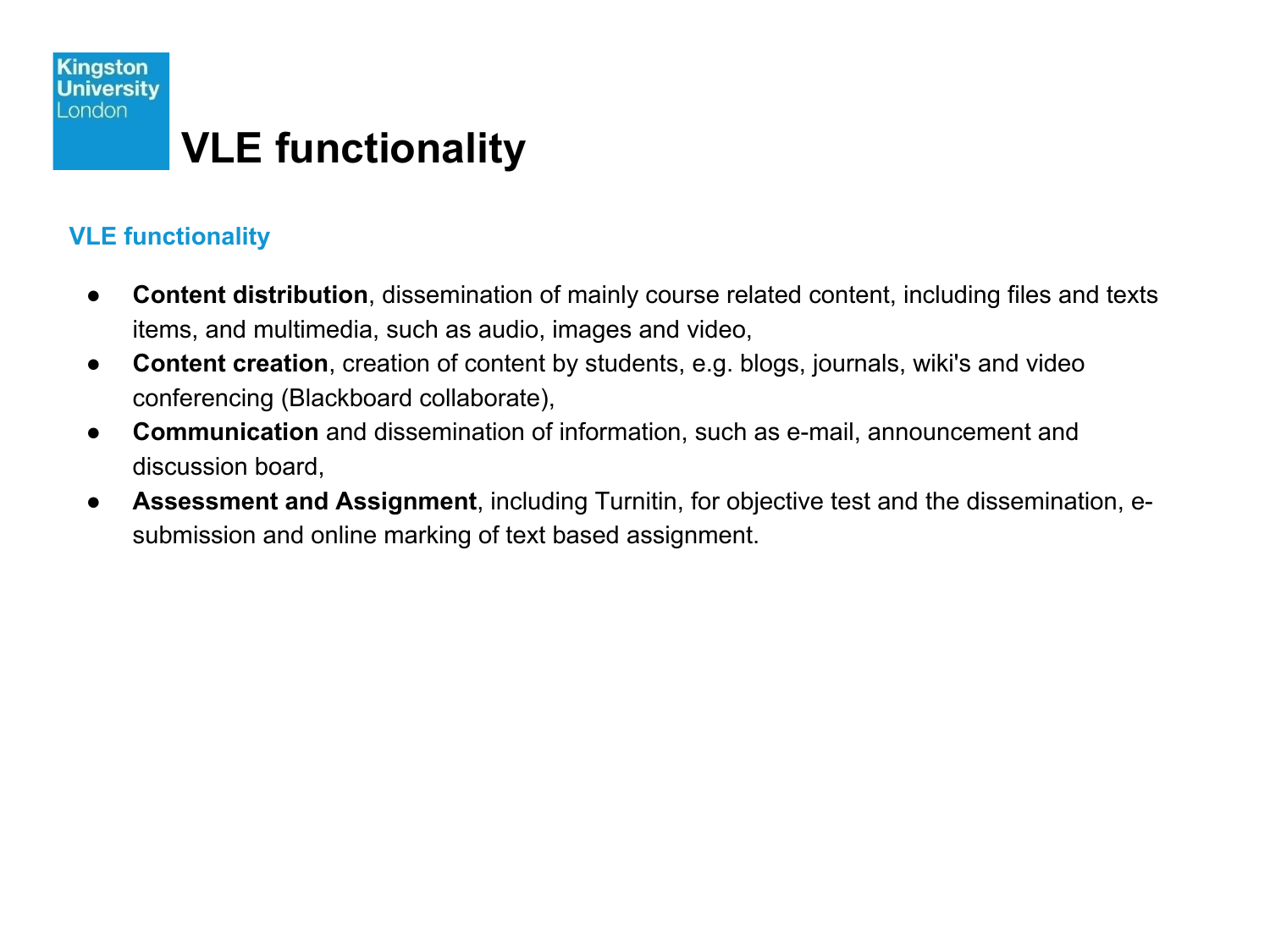

## **Data collection & Analysis methods**

|                        | <b>Server-sided</b>                                                                                    | <b>Client-sided</b>                                                                                                                                |
|------------------------|--------------------------------------------------------------------------------------------------------|----------------------------------------------------------------------------------------------------------------------------------------------------|
| <b>Data collection</b> | Logfile                                                                                                | Page Tagging                                                                                                                                       |
| <b>Storage</b>         | Local                                                                                                  | Remote, 3rd party                                                                                                                                  |
| <b>Data</b>            | Contains ID, module code<br>Different for each technology                                              | Anonymous<br>(e.g. no student/staff, module code)<br>Same for each technology                                                                      |
| <b>Examples</b>        | <b>AWstats</b><br>Oracle SQL                                                                           | <b>Google Analytics</b><br><b>Eesysoft Analytics</b>                                                                                               |
| dis-Advantages         | - data ownership<br>- requires knowhow/skill<br>- can be queried anytime/differently<br>- no reporting | - limited data ownership<br>- less skill/knowhow<br>- missing data<br>- requires maintenance<br>- instant reporting<br>- webmaster, social metrics |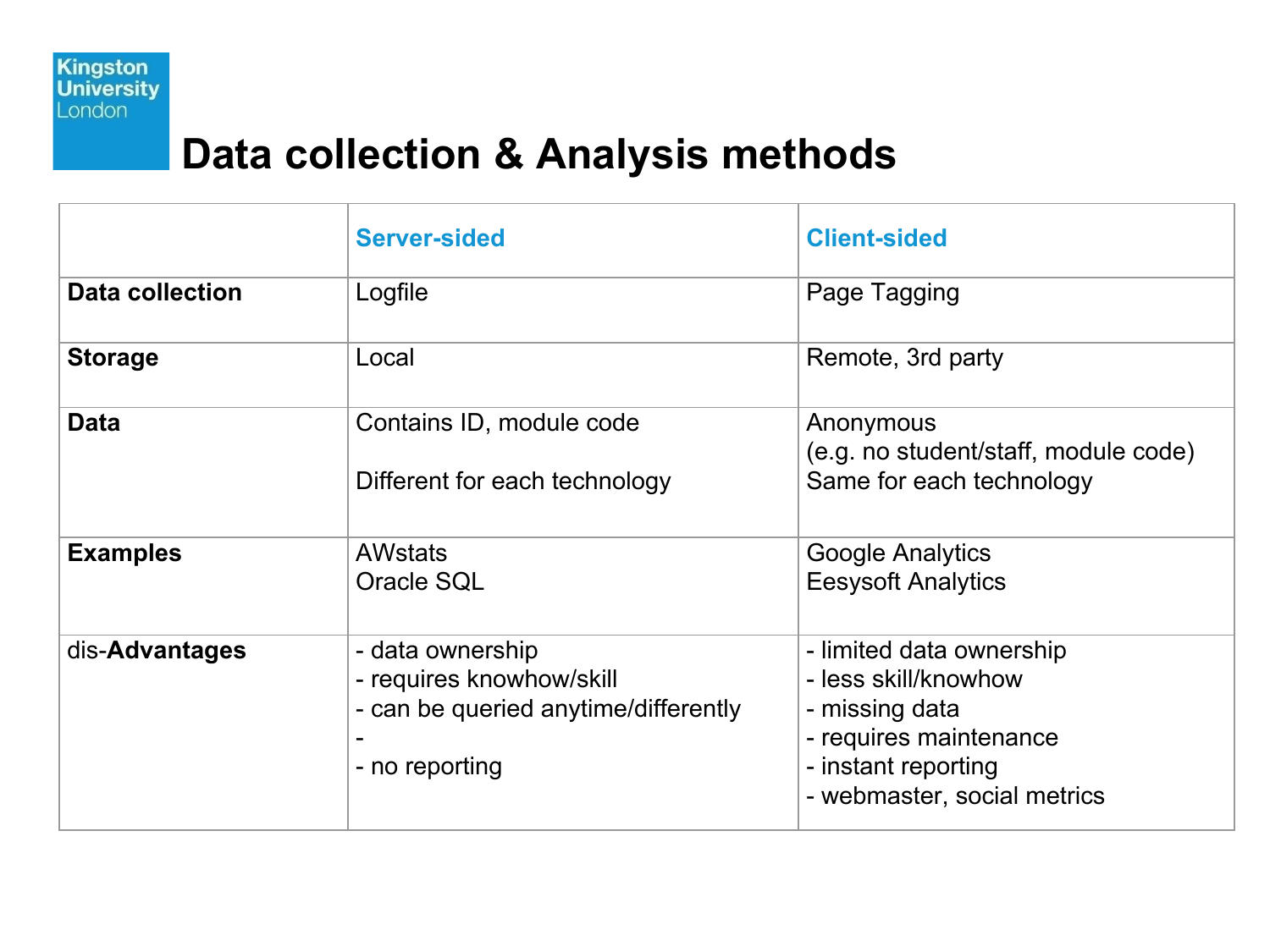

## **Data periods**

### **Academic year and semesters**

| <b>Academic Year</b>              | <b>Semester 1</b>       | <b>Semester 2</b>       |
|-----------------------------------|-------------------------|-------------------------|
| $^{\circ}$ 2012 - 2013 $^{\circ}$ | 24/09/2012 - 27/01/2013 | 28/01/2013 - 05/06/2013 |
| 2013 - 2014                       | 23/09/2013 - 05/01/2014 | 06/01/2014 - 25/05/2014 |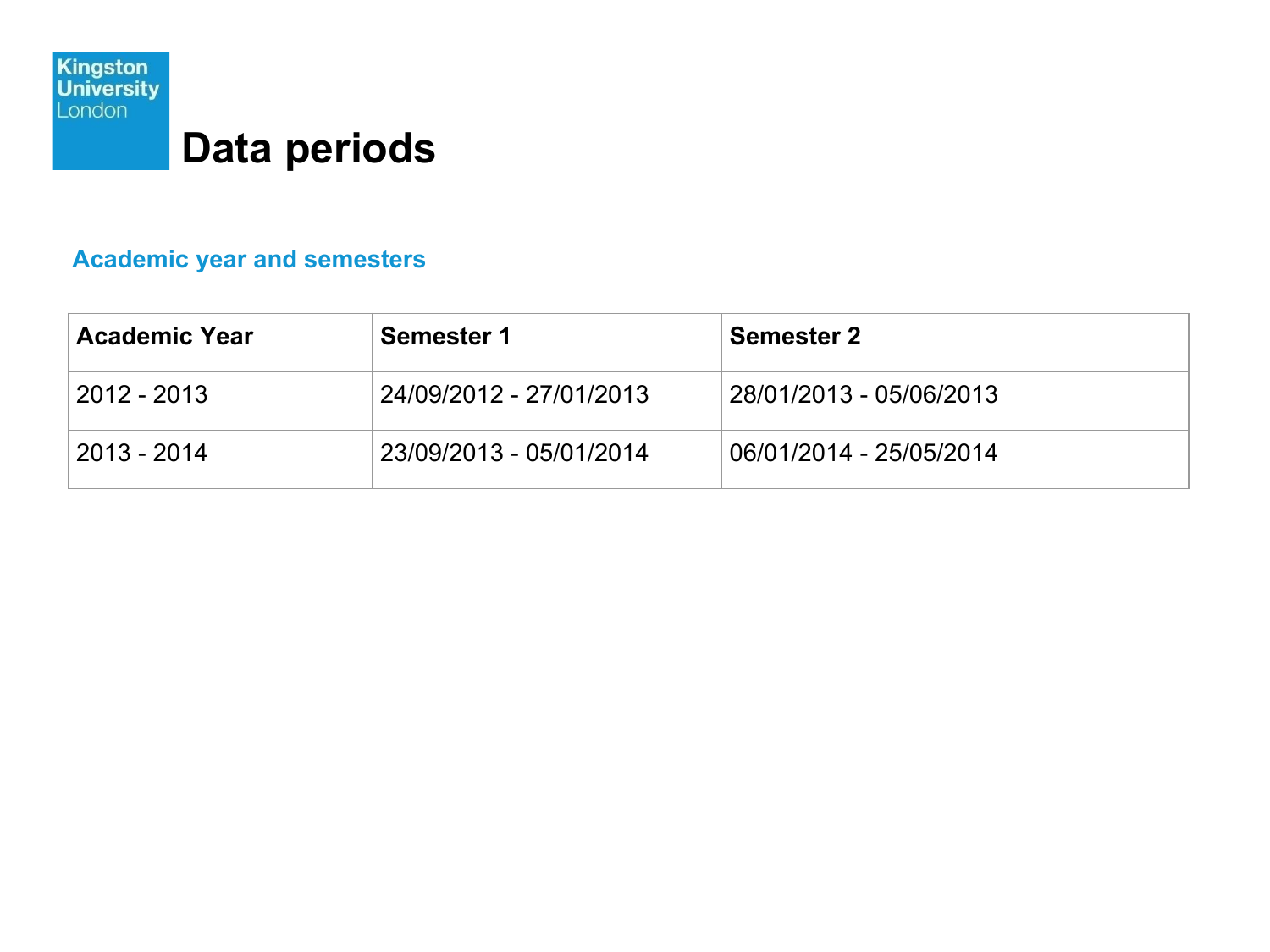

## **User base & usage**

#### **Potential user base**

| Year          | <b>Students</b> | <b>Staff</b> | <b>Grand Total</b> |
|---------------|-----------------|--------------|--------------------|
| $ 2012-13 $   | 23105           | 3155         | 26260              |
| $ 2013 - 14 $ | 21614           | 3209         | 24823              |

### **Distinct logins/day per semester** (server-sided)

| (login/day)                              | Sem1 12-13 | Sem2 12-13 | Sem1 13-14 | Sem2 13-14 |
|------------------------------------------|------------|------------|------------|------------|
| average                                  | 7923       | 7185       | 7083       | 7289       |
| <sup>∣</sup> average %<br>from user base | 30%        | 27%        | 29%        | 29%        |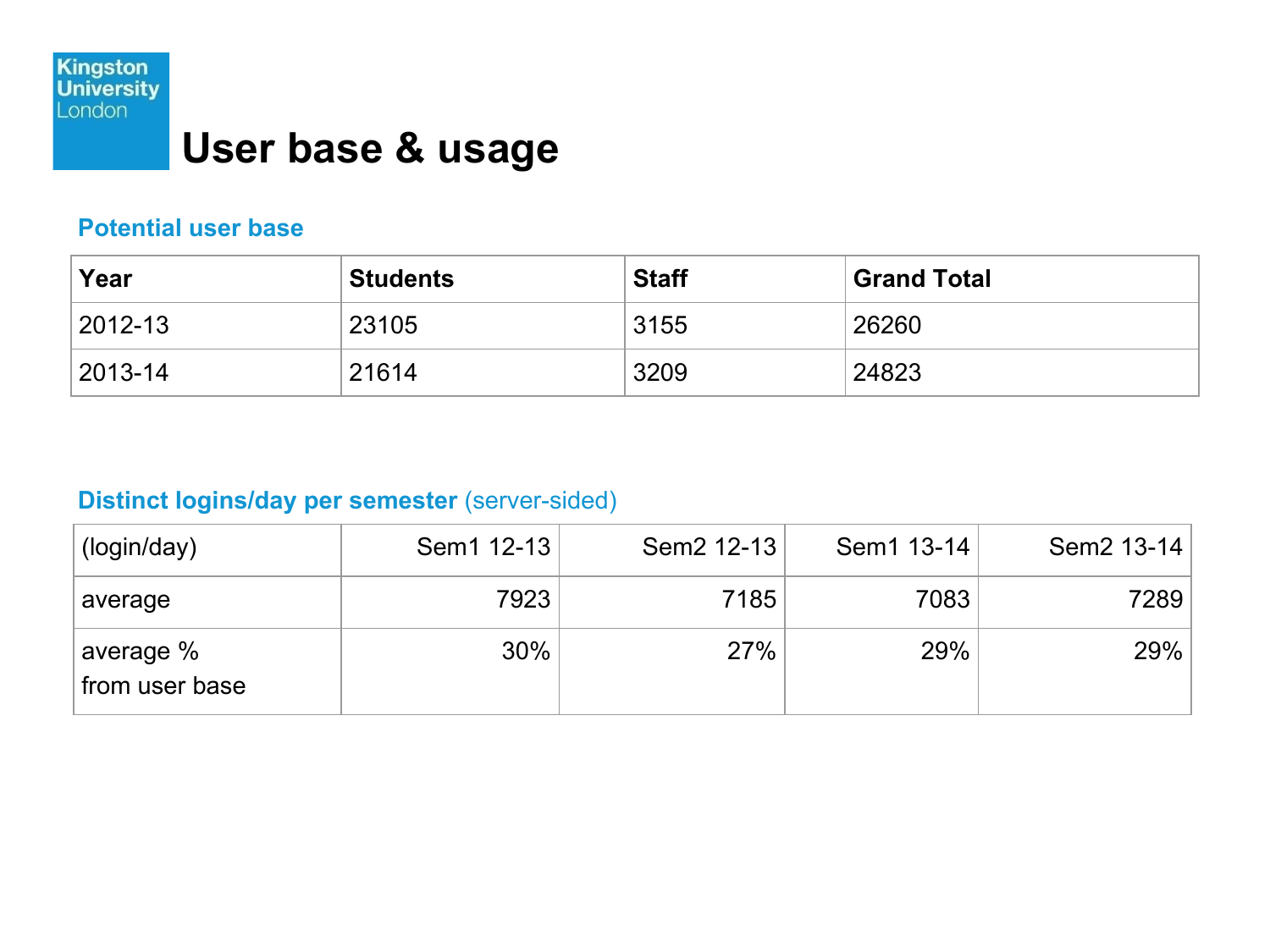

## **Login pattern** (sem1) (server-sided)

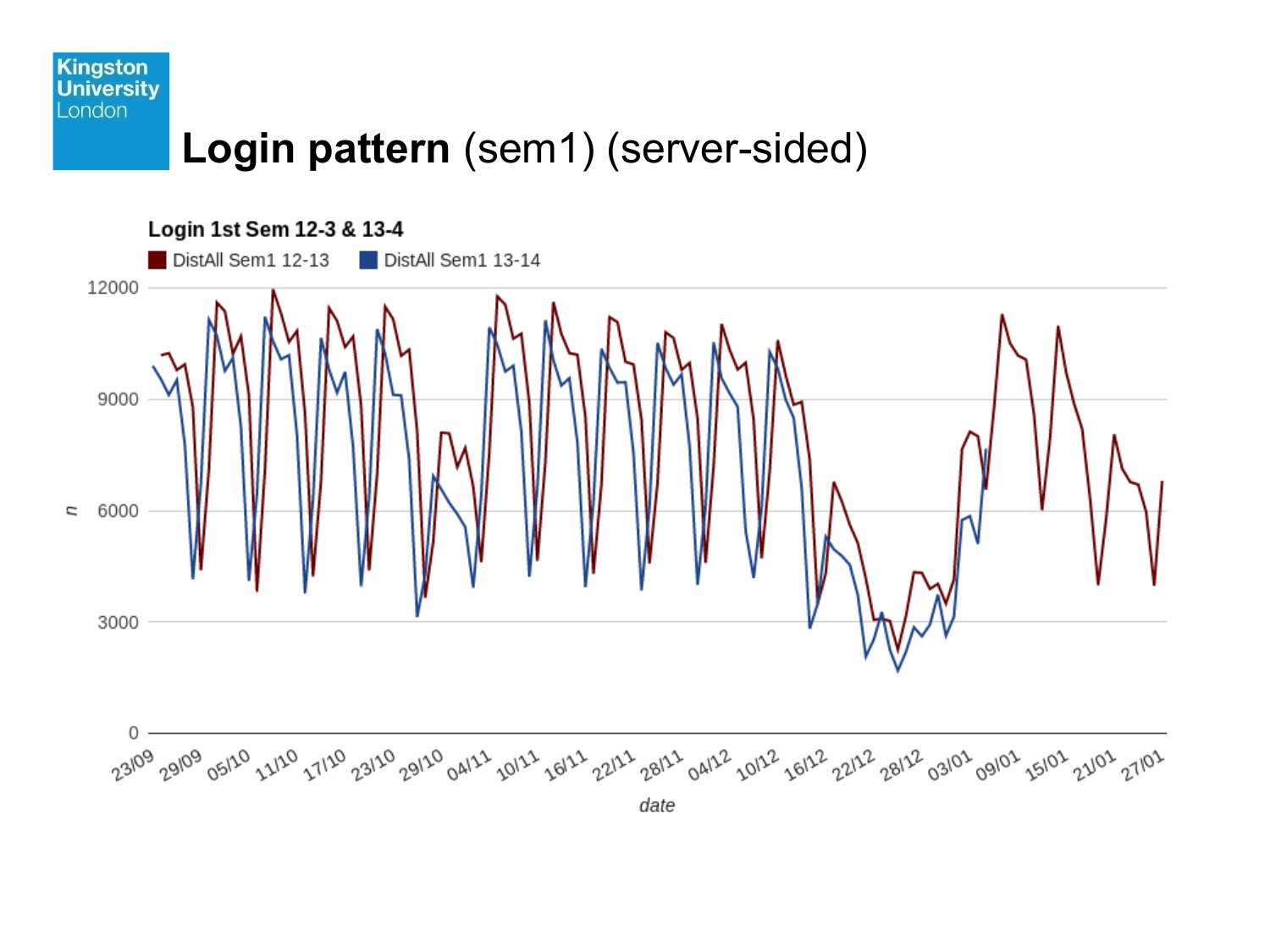#### **Kingston University** London

## **Login pattern** (sem2) (server-sided)

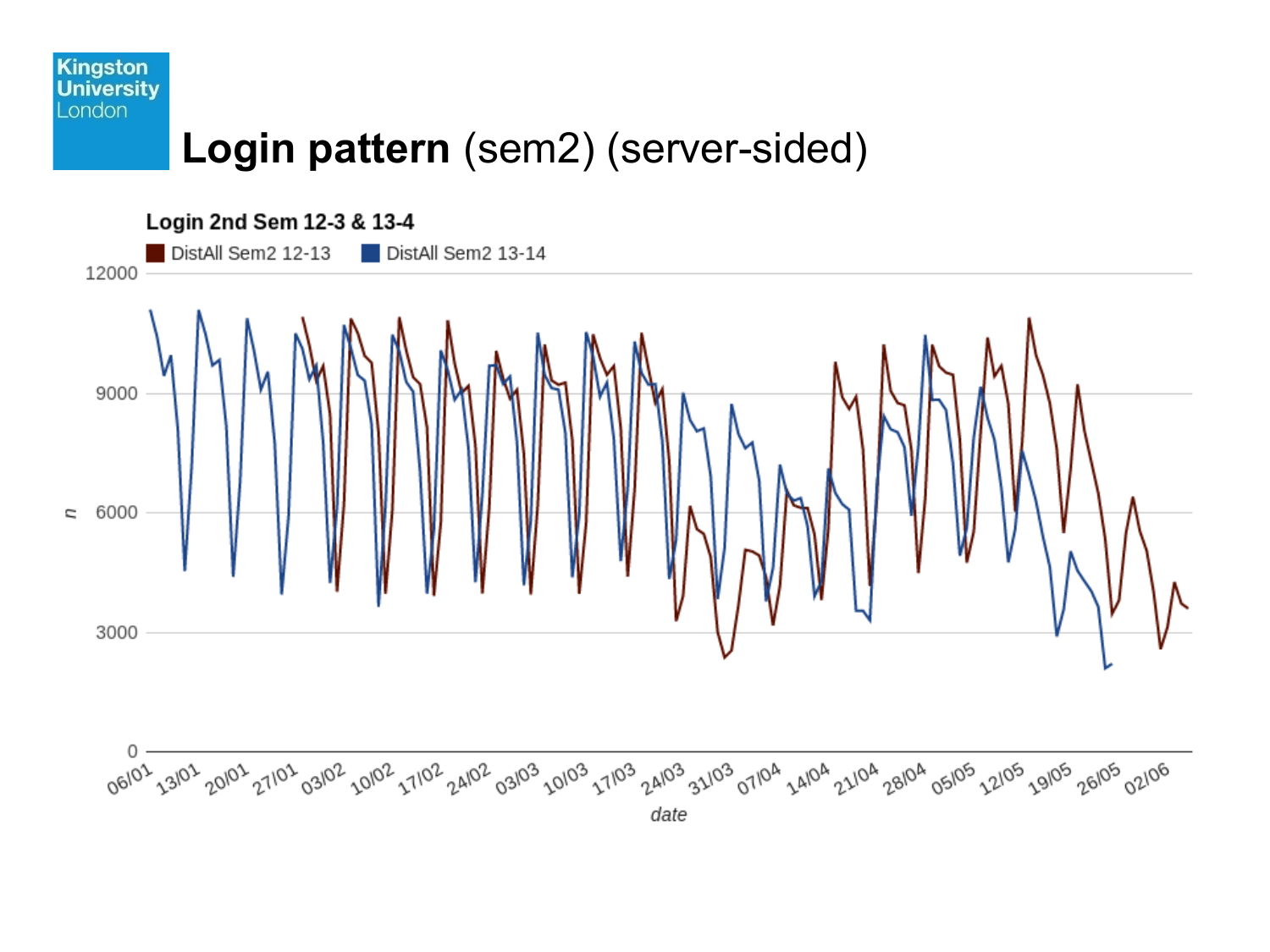

## **Visit duration & session time**

### **Session duration & pages per session**

|                                | Sem1 12-13 | Sem2 12-13 | Sem1 13-14 | Sem2 13-14 |
|--------------------------------|------------|------------|------------|------------|
| Average session duration (min) | 32.05      | 30.23      | 31.10      | 34.46      |
| Average pages/session          | 14.21      | 13.03      | 20.34      | 19.20      |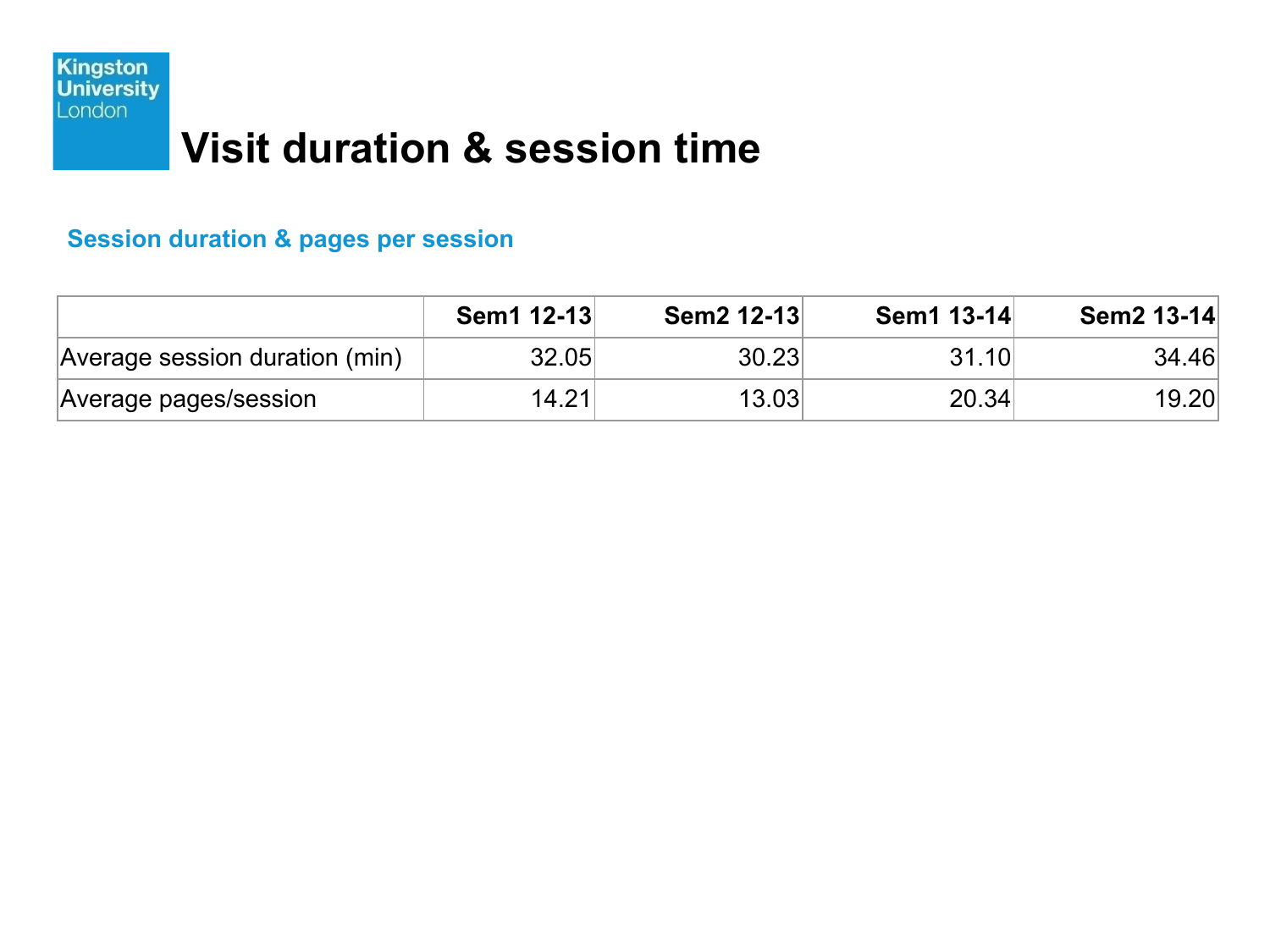### **Kingston**<br>University London

## **Content distribution**

### **Documents** (files, items, url) (client-sided)

|                            |     |                                             |                 |      | Wilcoxon test | Wilcoxon test |
|----------------------------|-----|---------------------------------------------|-----------------|------|---------------|---------------|
| $\vert$ (average/day)      |     | Sem1 12-13 Sem2 12-13 Sem1 13-14 Sem2 13-14 |                 |      | (Sem 1)       | (Sem 2)       |
| Add File                   | 24  | 18                                          | 32              | 21   | p < 0.05      | p > 0.05      |
| View File                  | 964 | 988                                         | 1087            | 1061 | p > 0.05      | p > 0.05      |
| Add/Edit Item              | 118 | 93                                          | 129             | 91   | p > 0.05      | p > 0.05      |
| Add/edit URL               | 8   |                                             | $\vert 9 \vert$ | 6    | p > 0.05      | p > 0.05      |
| % View Files/Avarage login | 10% | 11%                                         | 13%             | 11%  |               |               |

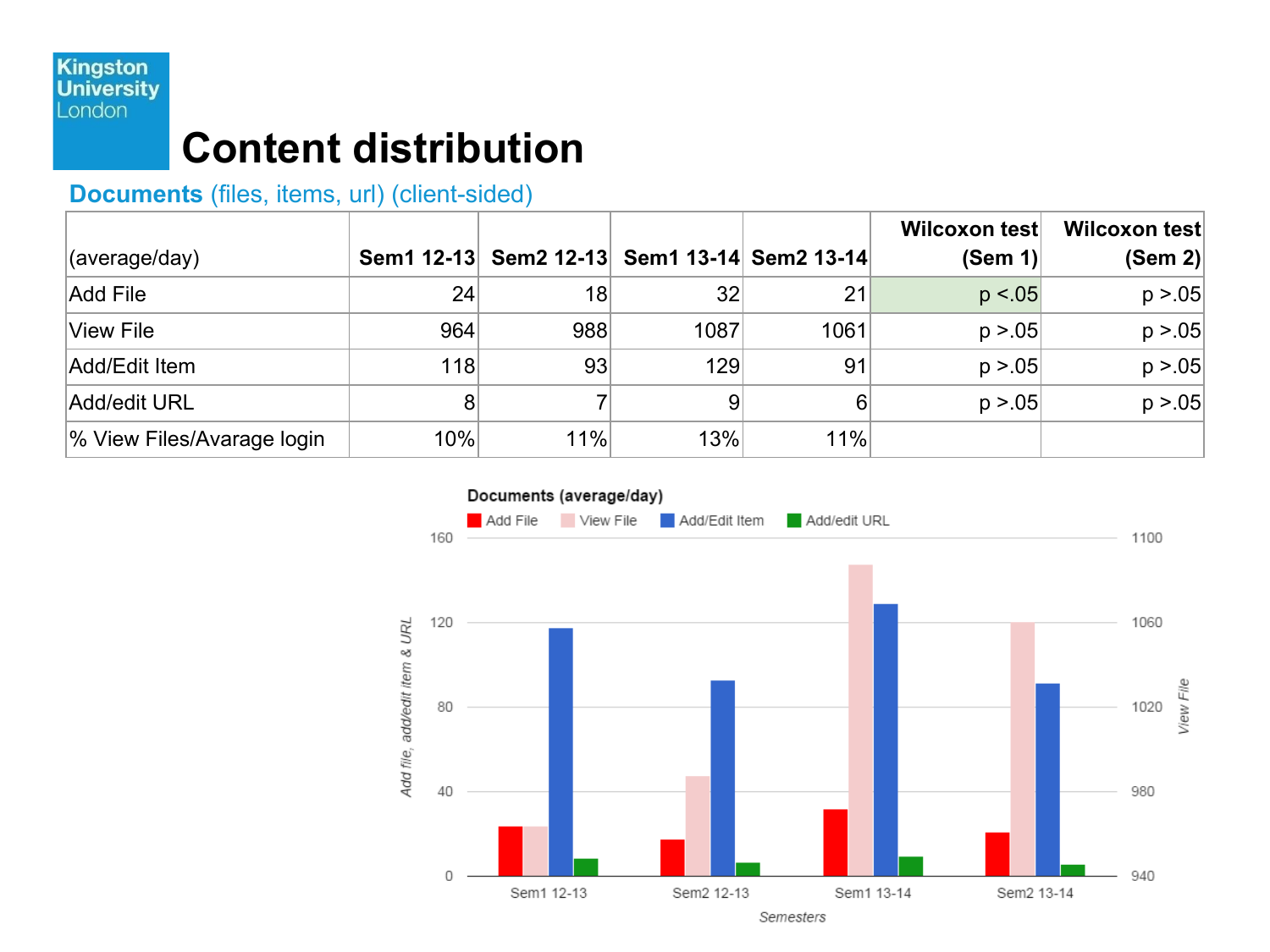

## **Content distribution**

### **Multimedia files** (image, audio, video) (client-sided)

|                     |     |                                             |                  |     | Wilcoxon test | Wilcoxon test |
|---------------------|-----|---------------------------------------------|------------------|-----|---------------|---------------|
| (average/day)       |     | Sem1 12-13 Sem2 12-13 Sem1 13-14 Sem2 13-14 |                  |     | (Sem 1)       | (Sem 2)       |
| Add/edit Image File | 0.7 | 0.3                                         | $0.5\vert$       | 0.6 | p > 05        | p < 0.05      |
| Add/edit Audio File | 0.4 | 0.3                                         | $0.5\vert$       | 0.3 | p > 05        | p > 0.05      |
| Add/edit Video File | 1.1 | 0.5                                         | 1.2 <sub>l</sub> | 0.8 | p < 05        | p > 0.05      |

#### **Mashups links** (Flickr, Slideshare, YouTube) (client-sided)

|                             |     |                                             |            |     | Wilcoxon test | Wilcoxon test |
|-----------------------------|-----|---------------------------------------------|------------|-----|---------------|---------------|
| $\vert$ (average/day)       |     | Sem1 12-13 Sem2 12-13 Sem1 13-14 Sem2 13-14 |            |     | (Sem 1)       | (Sem 2)       |
| Add Flickr Image            | 0.1 |                                             | $0.0\vert$ | 0.1 | p < 0.05      | p > 0.05      |
| Add Slideshare presentation | 0.2 | 0.0                                         |            | 0.1 | p < 0.05      | p < 0.05      |
| Add YouTube Video           | 1.3 |                                             | 1.6        | 1.5 | p < 0.05      | p < 0.05      |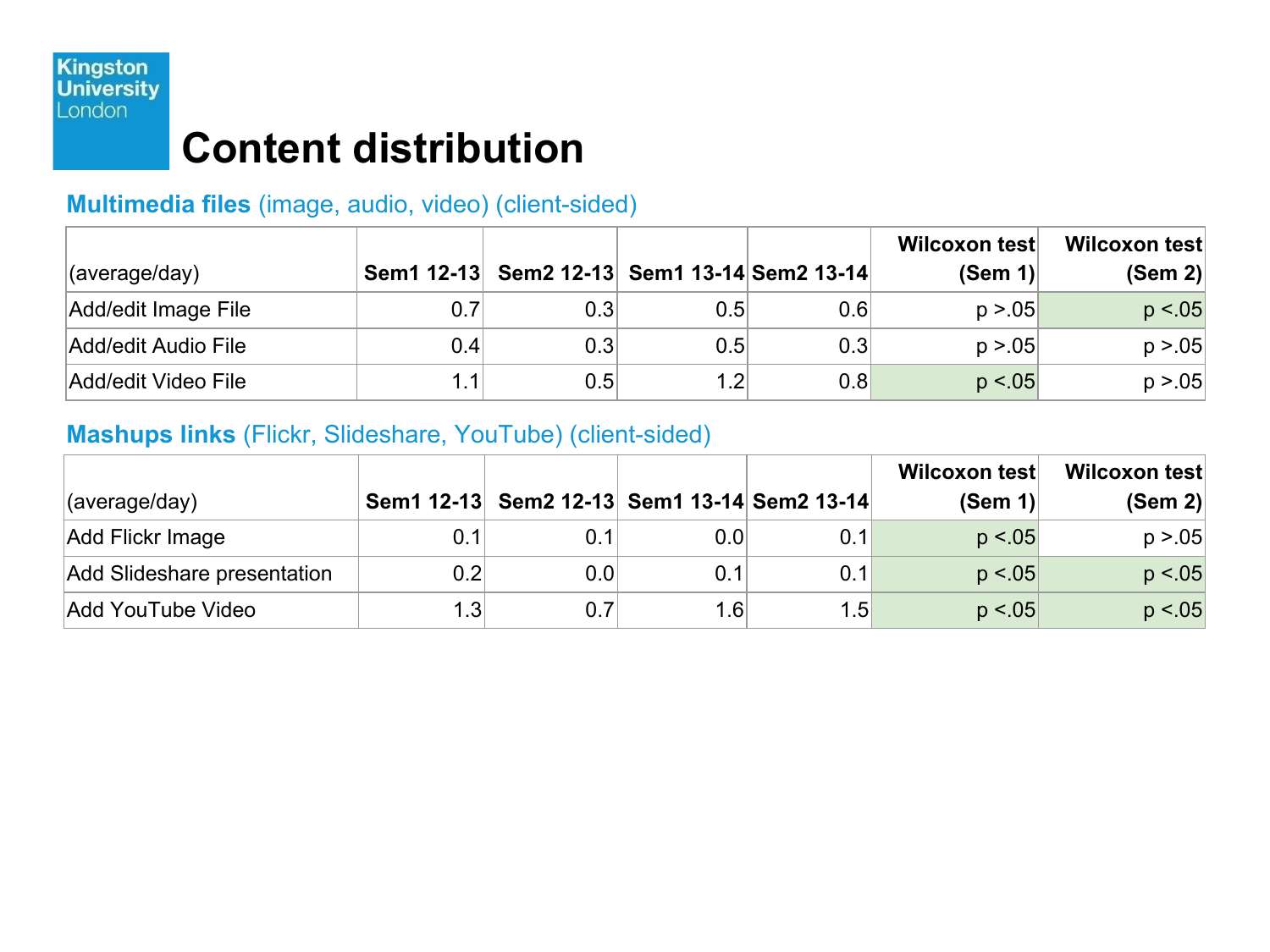### **Kingston**<br>University London

## **Content creation**

### **Discussion Board** (client-sided)

|                                       |      |                                             |      |         | Wilcoxon test | Wilcoxon test |
|---------------------------------------|------|---------------------------------------------|------|---------|---------------|---------------|
| (average/day)                         |      | Sem1 12-13 Sem2 12-13 Sem1 13-14 Sem2 13-14 |      |         | (Sem 1)       | (Sem 2)       |
| <b>Create Discussion Board</b>        |      |                                             |      |         | p > 05        | p > 0.05      |
| <b>Create Discussion Board Thread</b> | 25   | 20 <sup>1</sup>                             | 26   | 15      | p > 05        | p < 0.05      |
| View Discussion Board                 | 561  | 423                                         | 500  | 283     | p < 0.05      | p < 05        |
| % View DB/average login/day           | 5.8% | 4.8%                                        | 5.8% | $3.0\%$ |               |               |

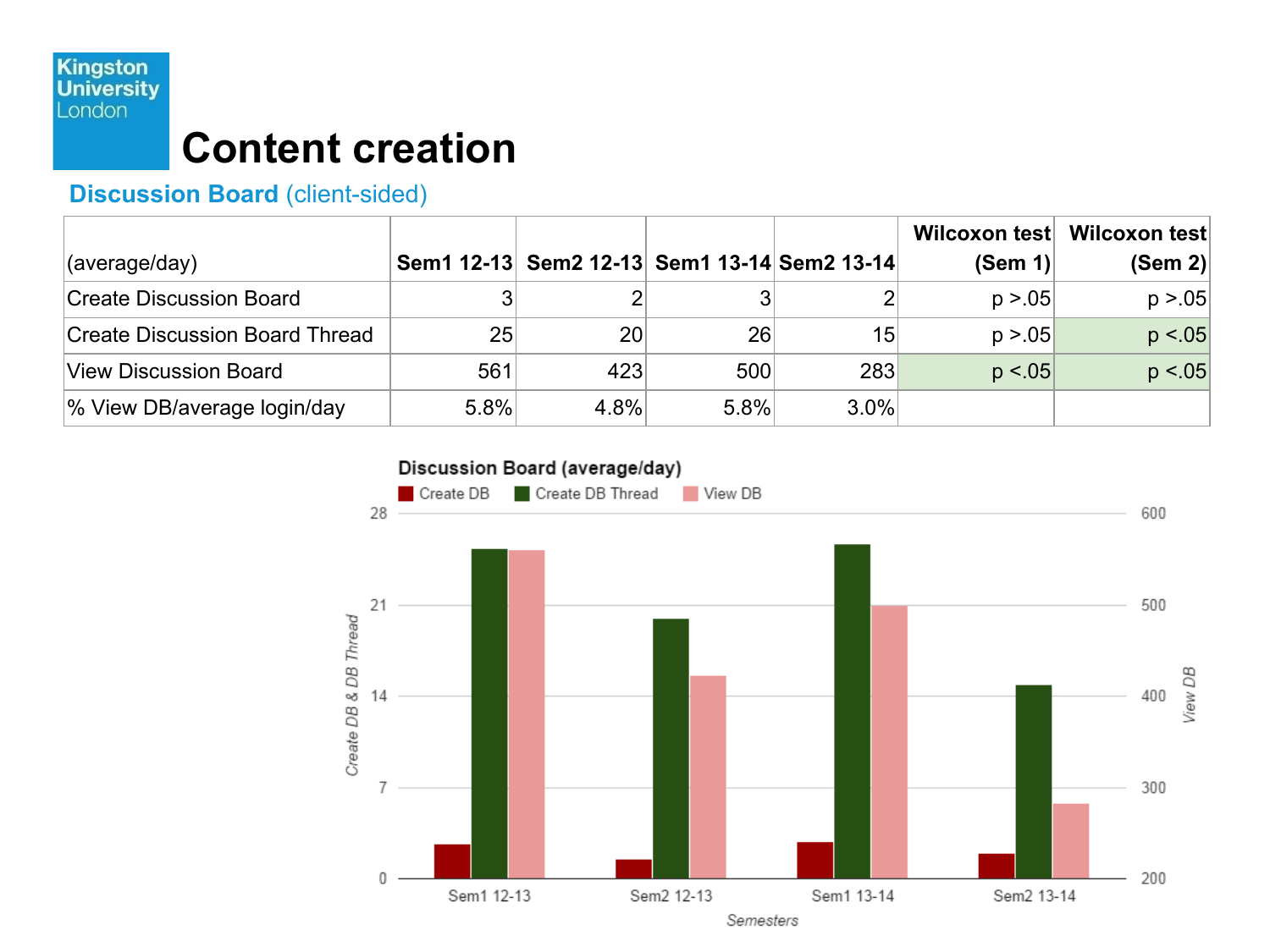### **Kingston**<br>University London

## **Content creation**

### **Blogs & Wikis** (client-sided)

|                     |     |          |                                  |                 | Wilcoxon test | Wilcoxon test |
|---------------------|-----|----------|----------------------------------|-----------------|---------------|---------------|
| (average/day)       |     |          | Sem1 12-13 Sem2 12-13 Sem1 13-14 | Sem2 13-14      | (Sem 1)       | (Sem 2)       |
| Create Blog         | 0.2 | 0.2      | 0.3                              | 0.1             | p > 0.05      | p > 0.05      |
| Add/edit Blog Entry | 8   | $6 \mid$ | 13                               | 16              | p < 0.05      | p < 05        |
| Create Wiki         | 0.2 | 0.3      | 0.5                              | 0.2             | p < 05        | p > 0.05      |
| <b>View Wiki</b>    | 15  | 12       | 23                               | 40 <sup>°</sup> | p < 05        | p < 0.05      |
| Modify Wiki Page    | 3.6 | 3.3      | 5.2                              | 10.9            | p > 0.05      | p < 0.05      |

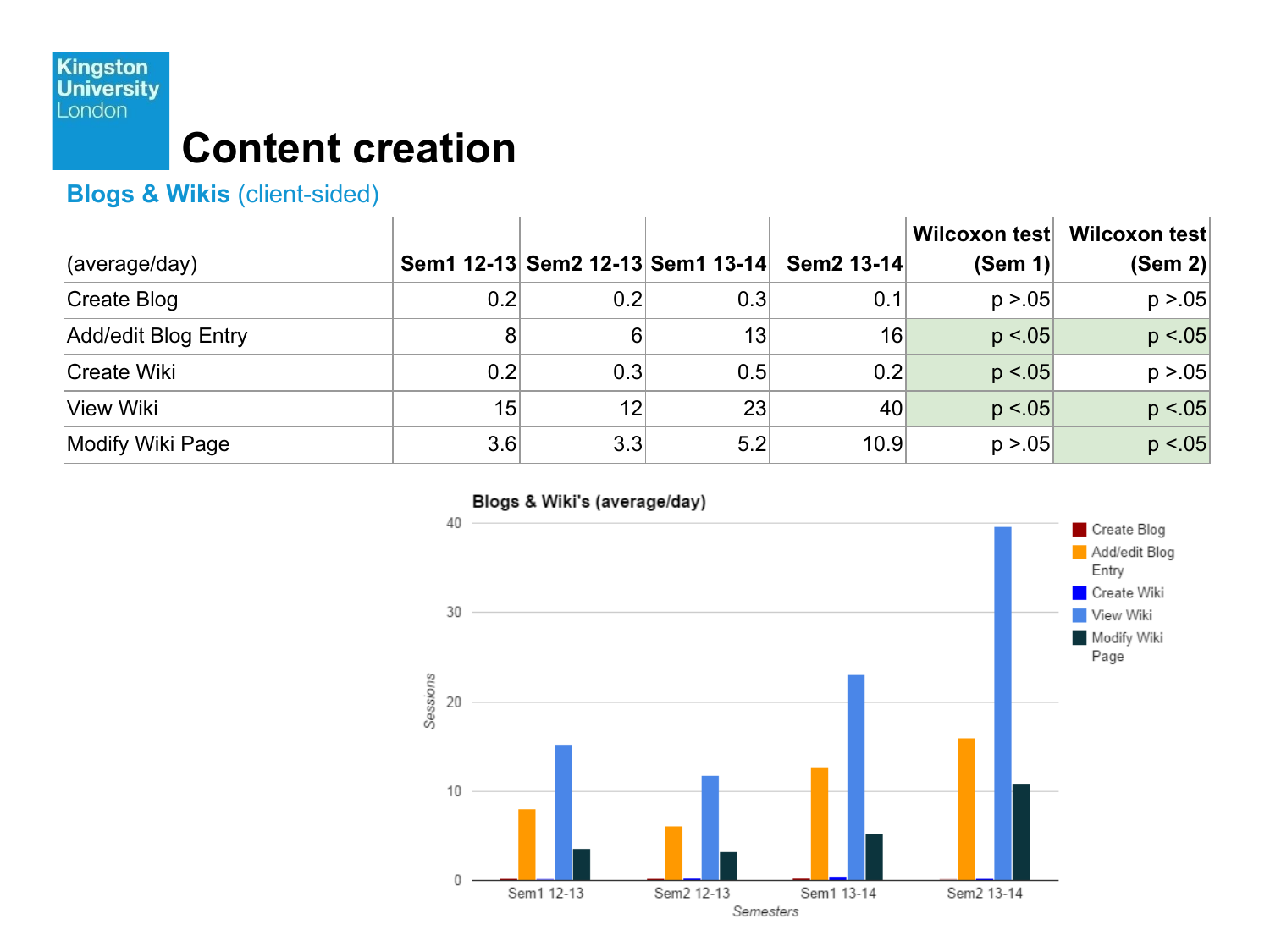

## **Assignment and assessment**

### **e-Assignments & Tests** (client-sided)

| (average/day)                           | Sem1 12-13 | Sem2 12-13 | Sem1 13-14     | Sem2 13-14     | test (Sem 1) | Wilcoxon Wilcoxon test<br>(Sem 2) |
|-----------------------------------------|------------|------------|----------------|----------------|--------------|-----------------------------------|
| Add Bb Assignment                       | 2.3        | 2.1        | $\overline{4}$ | 3.3            | p < 0.05     | p < 05                            |
| <b>Review Bb Assignment</b>             | 55         | 41         | -              |                |              |                                   |
| (re)View/upload Bb<br>Assignment        |            |            | 146            | 150            |              |                                   |
| <b>Add Turnitin</b>                     | 8          | 9          | 11             | 13             | p < 0.05     | p < 05                            |
| <b>View/Submit Turnitin</b>             | 637        | 674        | 565            | 1403           | p > 0.05     | p < 0.05                          |
| % View Submit<br>Turnitin/average login | 7%         | 8%         | 7%             | 15%            |              |                                   |
| Add Bb Test                             | 3          | 1          | 4              | $\overline{2}$ | p < 0.05     | p < 0.05                          |
| <b>Start Bb Test</b>                    | 278        | 163        | 184            | 148            | p < 05       | p > 0.05                          |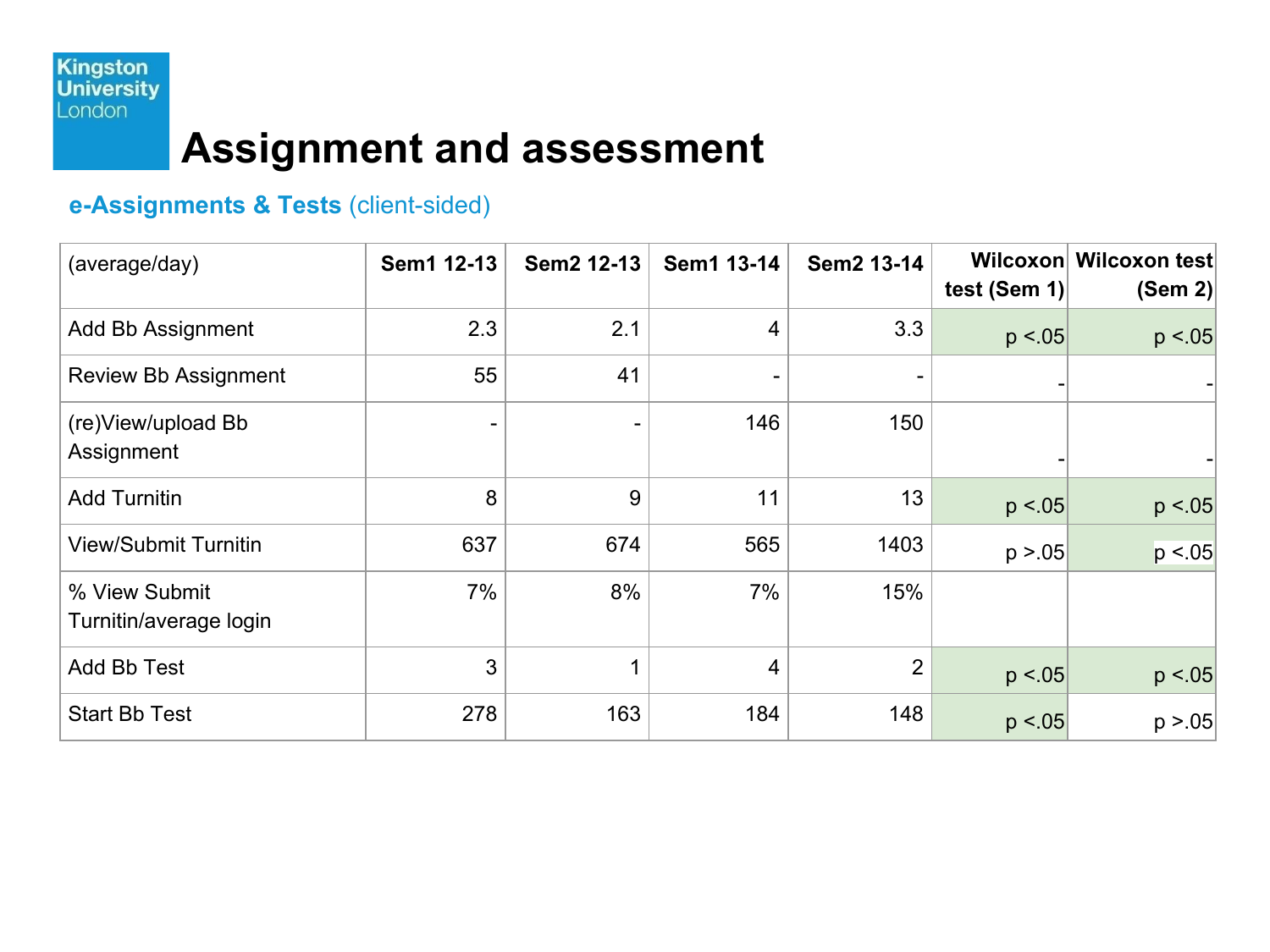## **Assignment (Turnitin)**

### **Submissions & grading Turnitin (third party stats)**

| (total papers)              | Sem1 12-13 | Sem2 12-13 | Sem1 13-14 | Sem2 13-14 |
|-----------------------------|------------|------------|------------|------------|
| <b>Turnitin Submissions</b> | 39398      | 42369      | 36363      | 48831      |
| Turnitin Grade paper        | 754        | 1343       | 11085      | 37279      |

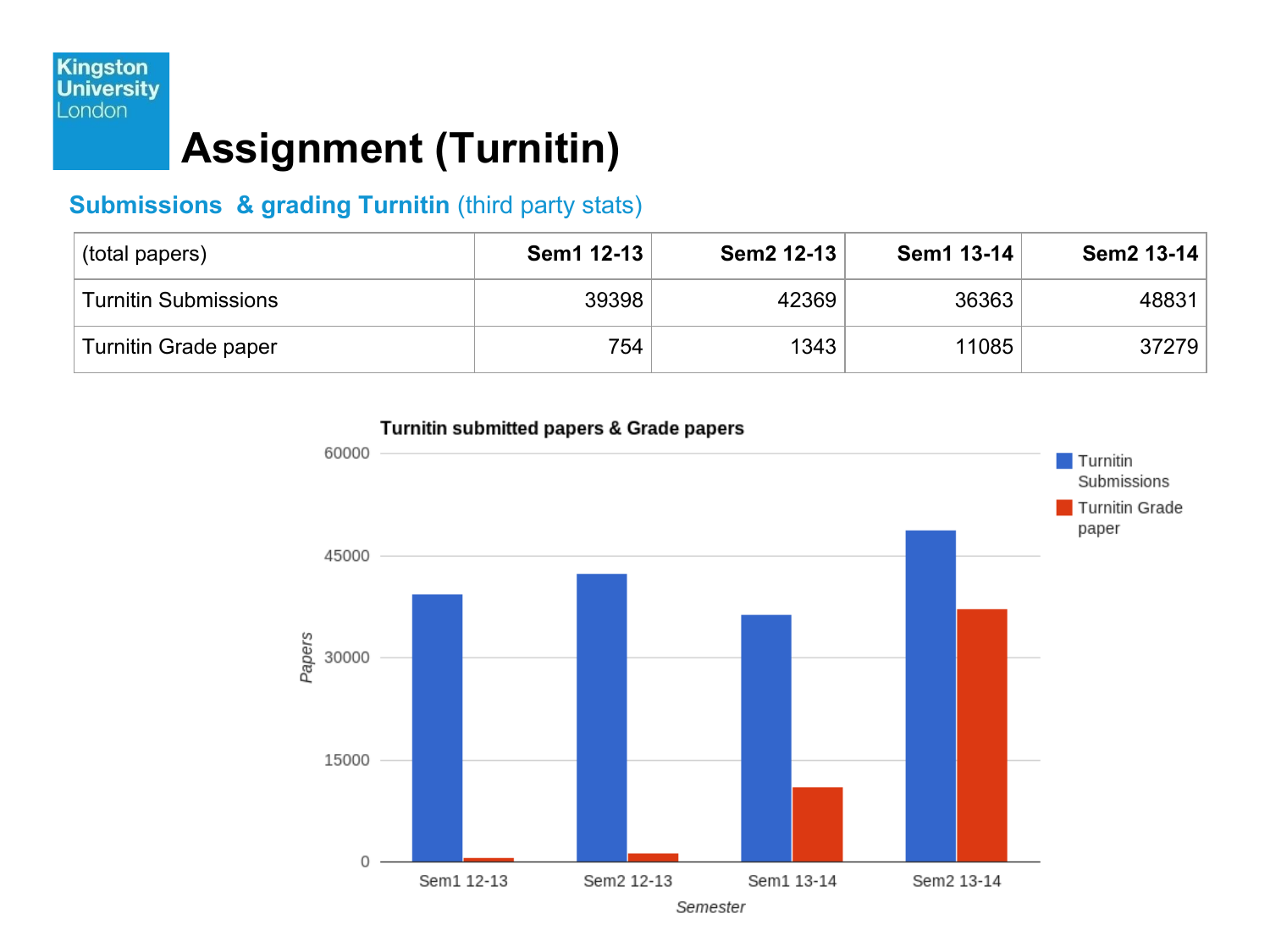**Kingston University** London

## **Conclusion & Discussion**

#### **RAF**

Increase content distribution first semester Increase content creation? Degrees objective test assignment Increase assignments

#### **e-SMF**

Degrees objective test assignment Increase assignments Strong increase online marking

#### **Discussion**

Educational policies Interference of two policies (In)Direct policy intervention on academic practice Sustainability, data collection changes slightly with each change/upgrade Data consistency, comparison client-sided with server-sided data